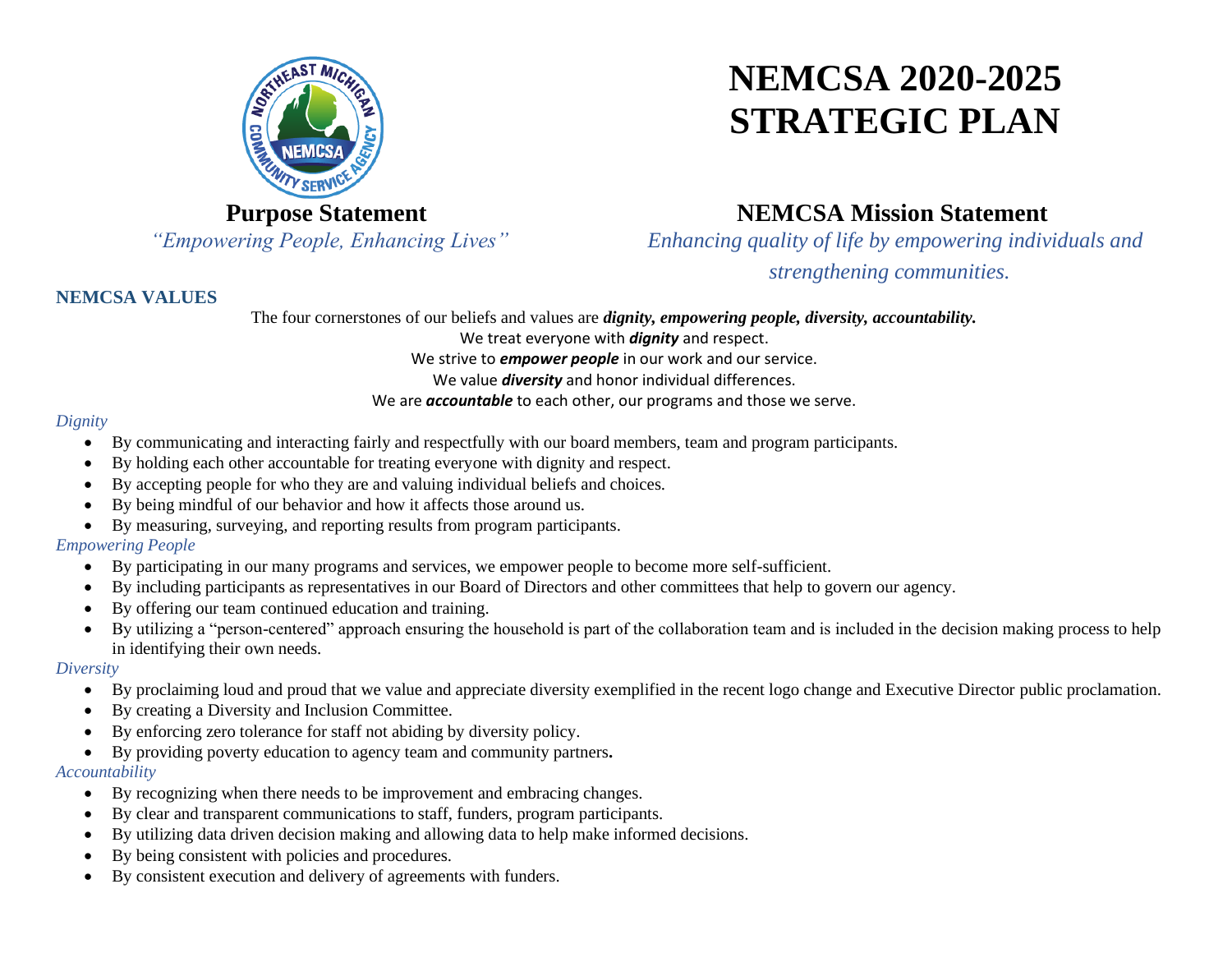

• By using performance improvement-training and data mapping to improve workflows.

### **2020-2025**

## **Strategic Priorities and Goals**

#### **Shift/Align Culture and People's Ability to Lead and Support the Organization into the Future**

- Develop a comprehensive communication strategy to educate and align the organization on "where we are going" (cultural norms, expectations, etc.).
- Develop highly trained supervisors as servant leaders for all levels of management.

### **Engage and Educate Clients and Key Stakeholders**

- Provide a greater voice for our clients to advocate, increasing understanding of poverty and what we do.
- Re-assess how we attract and educate our Board members and Councils to best serve the agency.
- Continue building our relationships/partnerships with our key stakeholders to help us address our greatest customer needs.
- Continue to outreach and educate the community.

### **Streamline and Embed Consistent Processes and Services Within the Agency**

- Adopt a cultural mind-set and methodology to question and challenge current processes.
- Evaluate the organizational structure to deliver world-class service.
- Create and implement the use of unified data to break down programmatic silos and better serve our clients and community.
- Optimize our workflows to increase efficiency and increase customer interface time across the agency.
- Create a comprehensive policy and procedures review to increase efficiencies.

### **Strengthen Support Services to Allow Programs the Ability to Further Focus on Programmatic Areas for Our Clients**

- Unburden the work of support departments to allow them to be more responsive to agency needs.
- Create vehicles for regular infrastructure feedback, collaboration and process improvement.
- Institute cross-training to fill staffing gaps and increase efficiency.
- Proactively streamline and document communication to provide greater clarity and efficiency.
- Maximize technology to overcome our geography and improve efficiency.

### **Drive Individual and Family Success by Serving as a Catalyst for the Unmet Needs of our Clients**

- Evaluate and analyze unmet customer needs and those we have the capacity to deliver.
- Determine our role as a catalyst.